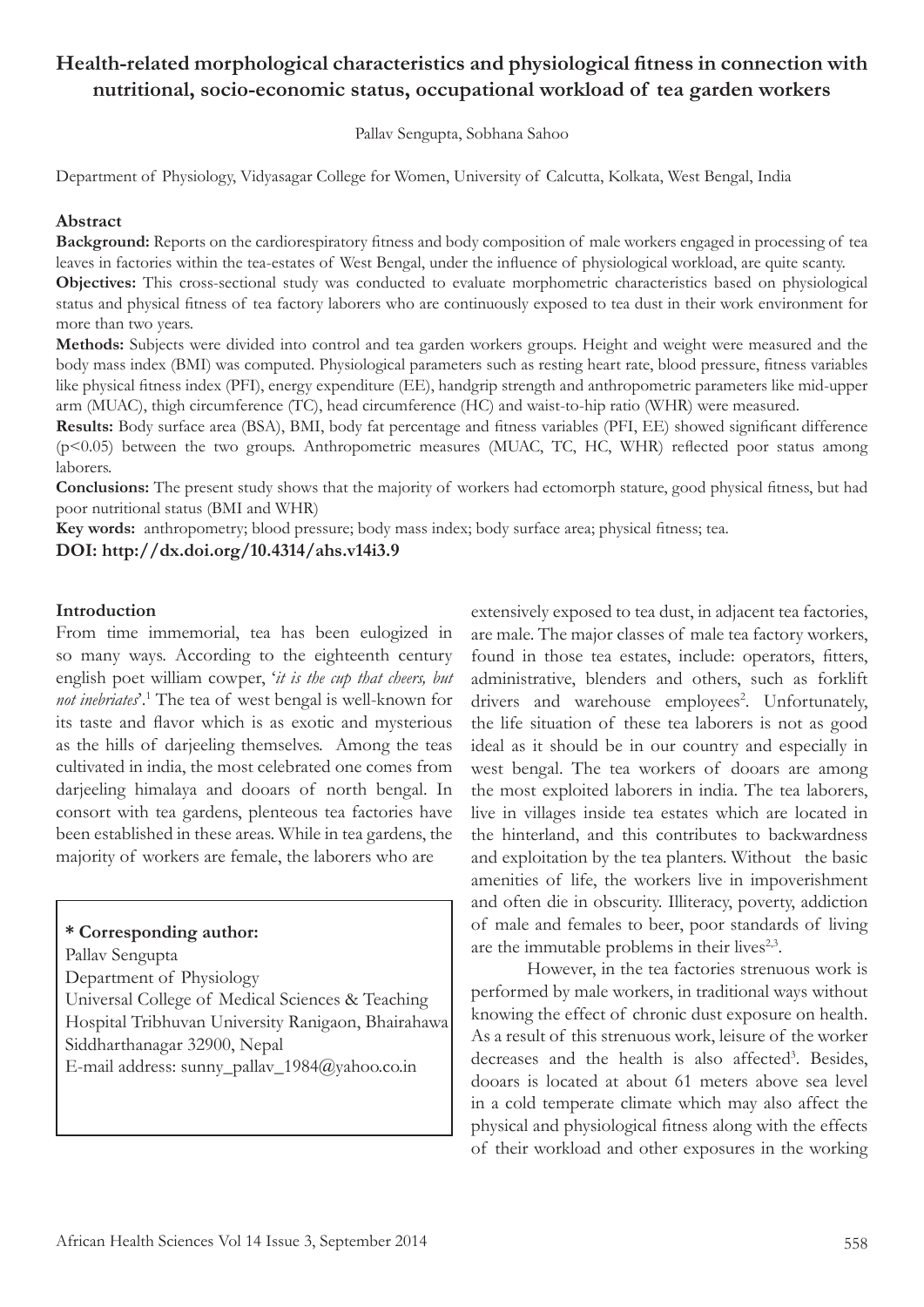environment. There are very few reports about the health status of tea workers in west bengal. In addition, reports about the overall physical fitness pattern with special reference to respiratory and cardiac parameters are scanty. Thus, the present study sought to determine the physical fitness of male tea garden workers and to test the effect of workload on the physical fitness of workers.

# **Subjects and methods**

The present study was carried out in young adults (18-24 years of age). The subjects were divided into two groups: control (n=24) and tea garden workers (n=29). Young adult male tea garden workers (age 20.4±1.92) from cooch behar district, west bengal, were randomly selected to participate in the present study. Control subjects were also randomly selected from college students (age of  $21.9 \pm 2.25$ ) of kolkata, west bengal. To avoid the specific dynamic action (sda) of food, instruction was given to all the subjects to take their last meal at least two hours before conducting the test. To reduce the seasonal influence on fitness pattern, all the experiments were carried out and measurements were taken in temperature of 20°-25°c and relative humidity of about 45-50% in the winter season in india. The experimental protocol was explained to them to allay their apprehension. Consent from each participant was taken for conducting the study and the experiments were carried out following institutional ethical approval. Each measurement was taken three times and the mean was represented as final result to minimize bias.

The body mass index (bmi) was computed using the following formula<sup>4</sup>:  $bm = mass (kg) / (height in m)<sup>2</sup>$ Total body fat percentage (tbf%) was calculated by a predictive formula using bmi, age, and gender<sup>5</sup>: *tbf*% = *(1.20 x bmi) + (0.23 x age) - 10.8 - 5.4 (for male subjects).* Dubois & dubois formula was used to estimate body surface area (bsa)<sup>6</sup>. Resting heart rate was recorded after five minutes of rest; when two successive heart rate scores became equal at carotid pulse<sup>7</sup>. Arterial blood pressure was measured using a sphygmomanometer<sup>8</sup>. Physical fitness index (pfi) was calculated from successive heart rates, measured after performing harvard step test

(hst) developed by brouha et al.<sup>9</sup>. Anaerobic power was calculated by performing margaria double step test $10$ .  $\rm{Vo}_{2\rm{\,max}}$ <sup>11</sup> was predicted from the nomogram of astrand. Energy expenditure was determined by a formula using peak heart rate scores recorded during hst12: *ee (kcal min-2)*   $= -1.42 + (0.045 \times peak \text{ h.r})$ . Hand grip strength was determined by using a hand grip dynamometer to test the maximum voluntary contraction. The best of three trials was accepted with three minutes rest in-between. All the hand grip measurements were taken with the arm straight, *i.e.* At 0° elbow-angle.

Curvilinear distances were taken around the midpoint of upper arm (muac), thigh (tc), calf muscle (cc), waist (wc), buttock (bc) and head (hc) measuring steel tape<sup>13</sup>. A sliding caliper was used for the measurement of head anthropometry parameters (length and breadth). To measure the percentage of spinal shrinkage, recumbent length was measured on a wooden desk fixed to the wall after a uniform settling down period of 2 minutes fixed arbitrarily. Measurement was taken with the help of anthropometric rod. Spinal shrinkage was measured as the difference between the recumbent length and the standing height. Percentage spinal shrinkage was calculated as :*[( recumbent length – standing height) × 100] / recumbent length.*

Data are expressed as mean  $\pm$  sd. Comparison of parameters between control and male tea garden workers was done by two tailed unpaired *t-*test, using microsoft excel- 2007 and the result was considered as statistically significant when the two-tailed *p-*values are equal or less than 0.0514.

# **Results**

All the respondents under the present study were employed as casual laborers in the tea estates more than two years. The mean age, height and weight of the respondents were  $20.4\pm1.9$  years,  $163.5\pm7.2$  cm and 48.3±3.1 kg, respectively. It was revealed that 58.6% of the male tea garden workers were educated up to or above primary school. Most of the adult male workers who participated in this study were non-smokers (75.9%) (table 1).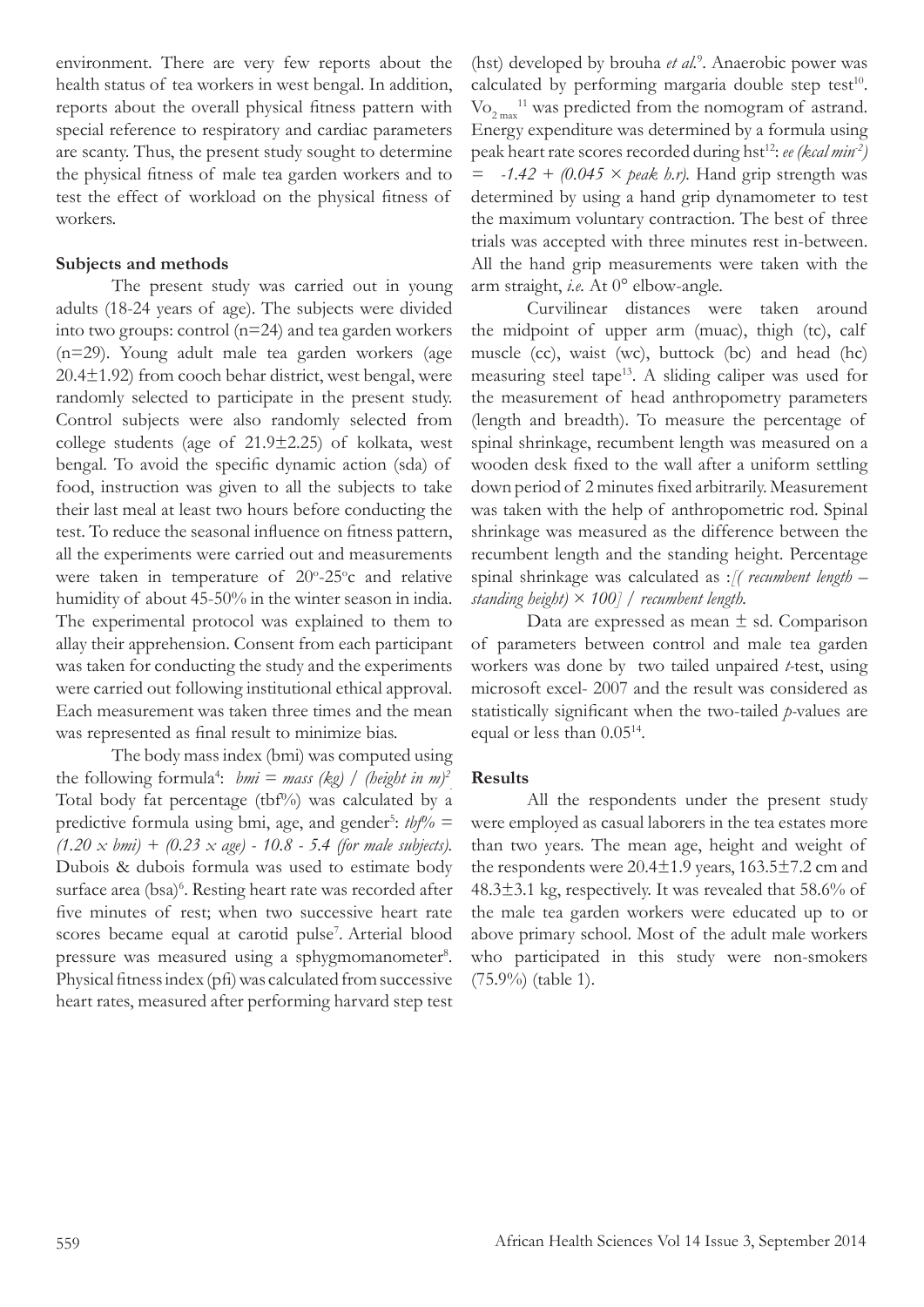| Variables                                | $N(\%)$     |
|------------------------------------------|-------------|
| Work experience (years)                  |             |
| $2 - 2.5$                                | 17(58.62)   |
| $2.5 - 3$                                | 05(17.25)   |
| $\geq$ 3                                 | 07(24.13)   |
| Education                                |             |
| No formal schooling                      | 12(41.37)   |
| Primary or above                         | 17 (58.63)  |
| Per capita income of family<br>$\bullet$ |             |
| (indian rupees)                          |             |
| < 500                                    | 08(27.58)   |
| $\geq 500$                               | 21(72.42)   |
| Smoking                                  |             |
| Yes                                      | 07(24.13)   |
| $\rm No$                                 | 22 (75.86)  |
|                                          |             |
| Total                                    | $= 29(100)$ |

**Table 1. Socio-demographic characteristics of the tea garden workers.**

Among the physical and physiological parameters the body weight, bmi, tbf%, bsa, rhr, energy expenditure,

handgrip strength (both right and left) were found significantly higher (p<0.05) in tea garden workers than significantly lower whereas, pfi and  $vo_{2max}$  were found in the controls (table 2).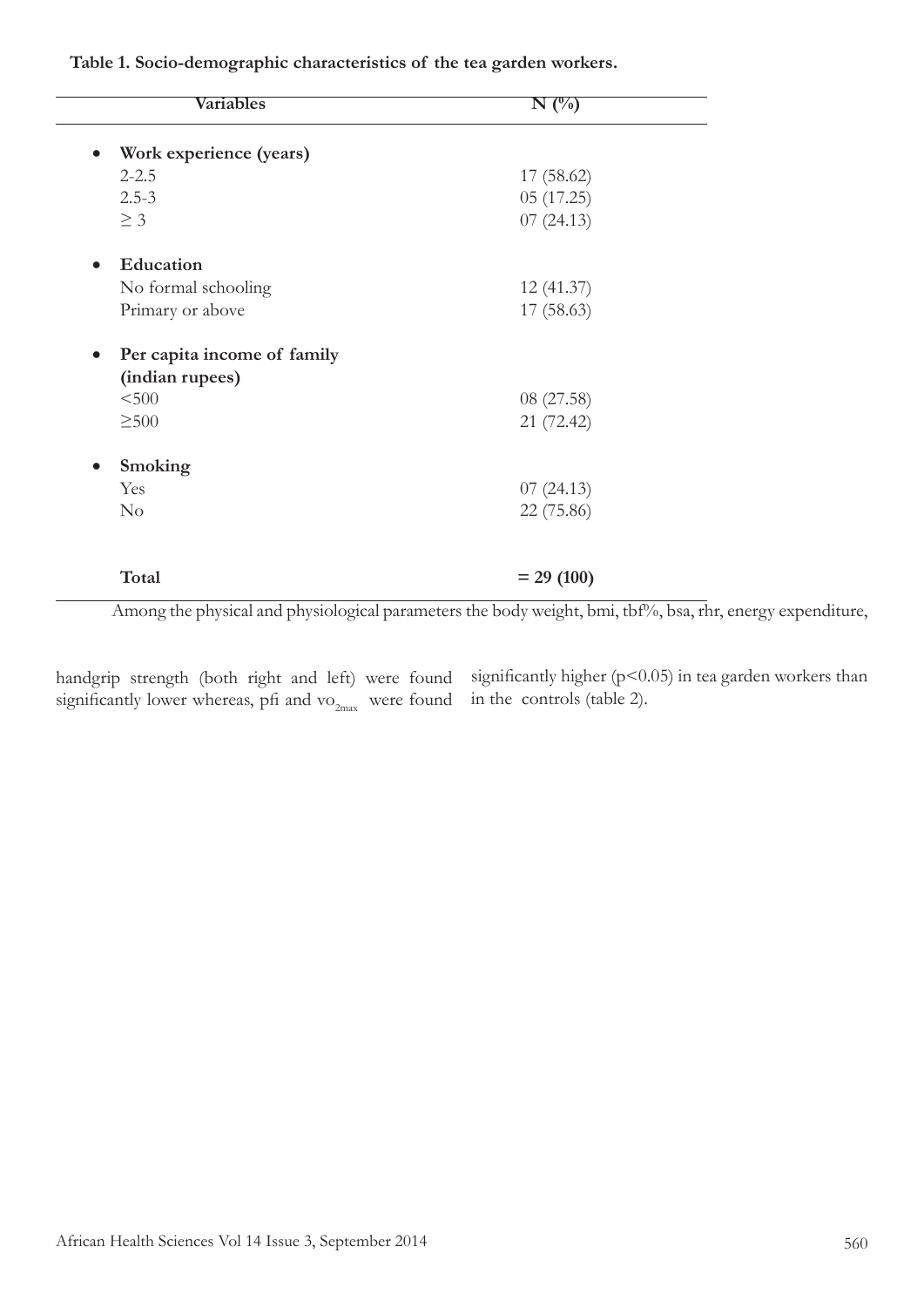**Table 2. Body composition determinants and physical fitness variables of control subjects and tea factory laborers.**

> Values are mean ±sd, sample size  $(n_1=24; n_2=29)$ . Superscript ( $\dagger$ ) indicates significant difference by two tail unpaired t-test at  $p \le 0.05$  (ns = not significant).

| parameters                                                    | Control                                               | Tea factory workers (n=29)                                                           | P-values                |
|---------------------------------------------------------------|-------------------------------------------------------|--------------------------------------------------------------------------------------|-------------------------|
| Height (cm)                                                   | $(n=24)$<br>$164.6 \pm 7.21$                          | $163.5 \pm 7.24$ ns                                                                  | 0.093                   |
| Body weight (kg)<br>Bmi $(kg/m^2)$<br>Body fat $\%$           | $59.3 \pm 7.50$<br>$21.7 \pm 1.93$<br>$20.4 \pm 1.74$ | 48.3 $\pm$ 3.12 <sup>†</sup><br>$18.3 \pm 2.22^{\dagger}$<br>17.7± 1.71 <sup>†</sup> | 0.033<br>0.047<br>0.009 |
| Bsa $(m^2)$                                                   | $1.68 \pm 0.08$                                       | $1.49\pm 0.09^{\dagger}$                                                             | 0.045                   |
| Resting heart rate (beats/min)                                | $76.2 \pm 8.10$                                       | $73.6 \pm 6.00^{\dagger}$                                                            | 0.007                   |
| Systolic blood pressure (mm hg)                               | $123.0 \pm 4.62$                                      | 124.1 $\pm$ 2.61 <sup>ns</sup>                                                       | 0.123                   |
| Diastolic blood pressure (mm hg)                              | $84.1 \pm 6.84$                                       | $83.1 \pm 9.18$ ns                                                                   | 0.105                   |
| Pfi                                                           | $69.9 \pm 4.80$                                       | $79.2 \pm 6.42^{\dagger}$                                                            | 0.001                   |
| Anaerobic power $(kg.m^{-1} sec^{-1})$                        | $12.3 \pm 2.46$                                       | $13.2 \pm 3.42$ <sup>ns</sup>                                                        | 0.453                   |
| $\mathrm{Vo}_{2\max}$ (liters.min <sup>-1</sup> )             | $3.12 \pm 0.33$                                       | 3.19 $\pm 0.38^{\dagger}$                                                            | 0.027                   |
| Energy expenditure (k.cal. $Min^{-2}$ )                       | $5.67 \pm 0.57$                                       | $4.50 \pm 0.72^{\dagger}$                                                            | 0.002                   |
| Right hand grip strength (kg)<br>left hand grip strength (kg) | $38.3 \pm 2.79$<br>$30.2 \pm 1.89$                    | $24.8 \pm 2.46^{\dagger}$<br>$24.6 \pm 2.07$ <sup>†</sup>                            | 0.009<br>0.015          |

Amongst the anthropometric parameters muac, tc, wc, bc, head breadth (table 3) were found significantly lower, but significantly higher head circumference and head length was observed in case of tea factory workers

with respect to their corresponding controls. They also showed significantly higher spinal shrinkage than the control subjects (table 3).

# **Table 3. Morphometric characters of control subjects and male tea factory laborers.**

Values are mean $\pm$ sd, sample size (n<sub>1</sub>=24; n<sub>2</sub>= 29). Superscript (\*) indicates significant difference by two tail unpaired t-test at  $p<0.05$  (ns = not significant).

| <b>Parameters</b>            | Control<br>$(n=24)$ | Tea factory workers<br>$(n=29)$ | P-values |
|------------------------------|---------------------|---------------------------------|----------|
| mean upper arm               | $27.0 \pm 4.11$     | $24.1 \pm 2.70*$                | 0.043    |
| circumference (cm)           |                     |                                 |          |
| Thigh circumference (cm)     | $47.1 \pm 5.49$     | $44.7 \pm 4.02*$                | 0.036    |
| Calf circumference (cm)      | $32.7 \pm 3.54$     | $31.8 \pm 2.52$ <sup>ns</sup>   | 0.126    |
| Waist circumference (cm)     | 75.9±4.53           | $71.4 \pm 4.65*$                | 0.047    |
| Waist-to-hip ratio (whr)     | $0.94 \pm 0.02$     | $0.90 \pm 0.01*$                | 0.027    |
| Head circumference (cm)      | $52.5 \pm 4.23$     | $56.2 \pm 4.08*$                | 0.021    |
| Head breadth (cm)            | $16.2 \pm 2.04$     | $15.5 \pm 2.22*$                | 0.039    |
| Head length (cm)             | $19.2 \pm 2.73$     | $20.7 \pm 2.52*$                | 0.047    |
| Spinal shrinkage $(\%)$      | $0.83 \pm 0.06$     | $1.86 \pm 0.08*$                | 0.007    |
| <b>Buttock circumference</b> | $81.3 \pm 6.03$     | $78.0 \pm 1.92*$                | 0.046    |
| (cm)                         |                     |                                 |          |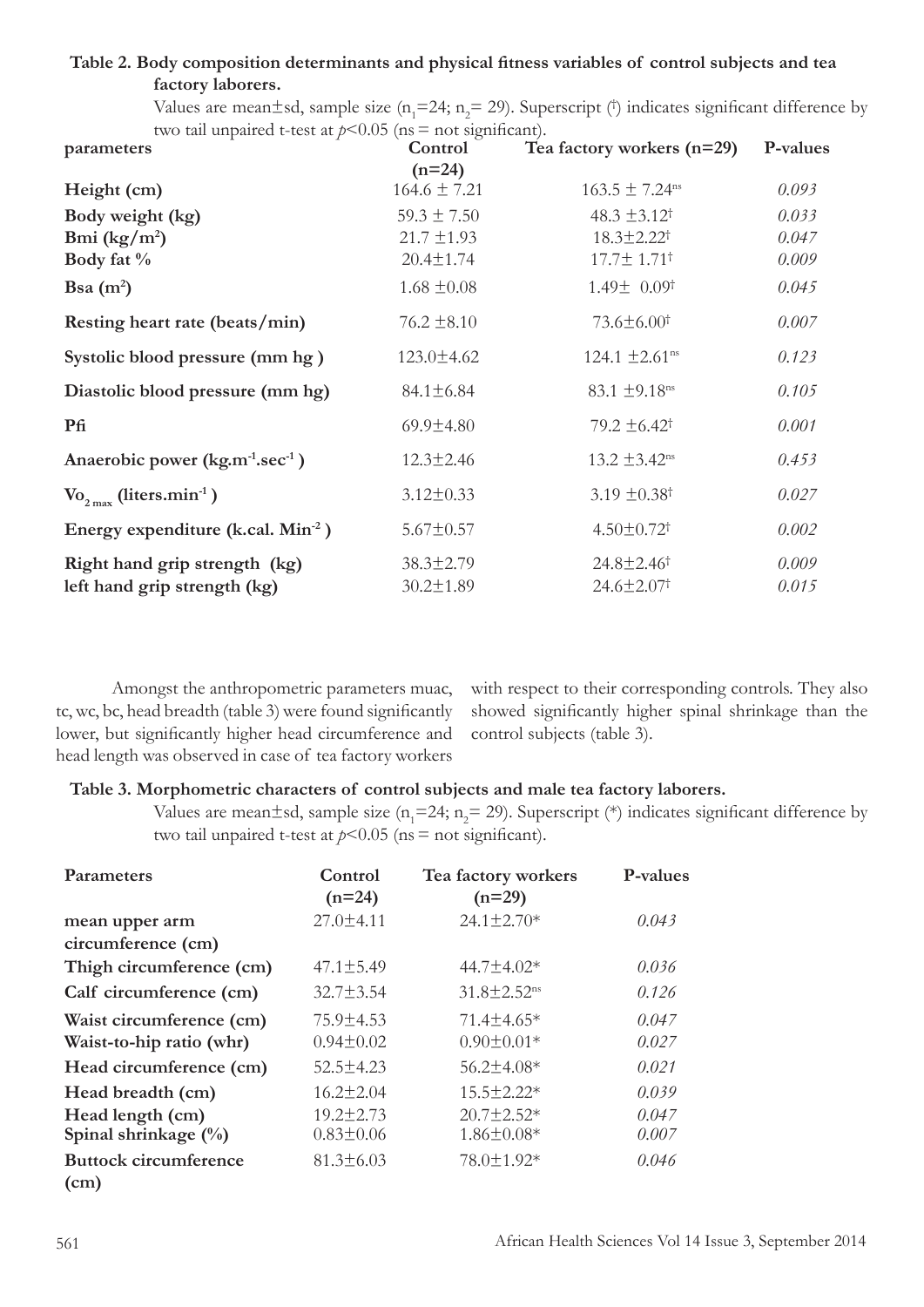# **Discussion**

In contrast to undergraduate college students, tea factory workers were found to have significantly low body weight, BMI, BSA and 7BF  $(p<0.05)$  which may be a result of heavy physical workload or their poor socio-economic condition which is reflected in their per capita income. Resting heart rate is a useful parameter of cardiovascular homeostasis<sup>15</sup> which tends to get lower in heavy workers<sup>16</sup>, as reflected in our study. Tea garden workers showed a significantly lower resting heart rate  $(73.6\pm6.00)$  than control subjects (p=0.007). Conversely,  $vo_{2max}$  (3.19 ±0.38) was found to be significantly higher in tea factory laborers, which may have some correlation with the findings of bailey *et al.*<sup>17</sup> who have found that lower  $\rm{vo}_{2\text{max}}$  levels in men were associated with an increased probability of being overweight or obese. Therefore, it can be presumed that higher body weight of control subjects, in the present study, thus, influenced their oxygen uptake capacity<sup>18</sup>. Systolic and diastolic pressures showed no significant change in respondents  $(p>0.05)$ . In contrast, their pulse rate recovered quickly, which is an indicator of better fitness and reflected in significantly higher pfi (79.2  $\pm$ 6.42) and lower energy expenditure (4.50 $\pm$ 0.72) than sedentary workers<sup>19-21</sup>. They also showed lower handgrip strength in both right and left hand.

Low waist circumference (WC) and buttock circumference (BC), and thus less waist-to-hip ratio (whr) shows ectomorphic body composition. In addition, mid upper arm circumference (MUAC) and thigh circumference (TC) which are the measures of protein storage in the body are significantly low  $(p<0.05)$ , which is the indicator of malnutrition. The craniofacial anthropometric measures showed less body growth in tea garden workers. They showed significantly higher head circumference and head length, but lower head breadth ( $p<0.05$ ), which is an indicator of lower head volume and thus, lower protein composition. Tea garden workers also showed significant spinal shrinkage  $(1.86\%)$  than control subjects  $(0.83\%)$ , which may be due to working stature. Most of the workers perform their work in standing posture for more than 6 hours a day. There is a gain in stature during relaxed sitting compared to work in a sitting posture. The load on the spine is greatest when work in a standing position is performed. The greater shrinkage of the lumbar spine during work in a standing position compared to a sitting posture is probably due to the effect of bending and torsion while handling the work materials<sup>22</sup>.

There is limited evidence of pulmonary

dysfunction of tea factory workers due to the exposure of tea dust<sup>23,24</sup>. As the mean age of the subjects from studied population belongs to young adult category, the effect of tea dust is not too high to modulate the physical fitness parameters. Therefore from the present study it can be concluded that although tea factory workers have good fitness, few have signs of malnutrition. However more detailed studies including a larger sample size, considering socio-economic conditions, nutritional status and age group is essential to draw any definite inference.

### **Conflict of interest/competing interest**

Authors declare that they do not have any conflict of interest about the publication of this article.

### **References**

1. Cowper w. The task;1785:part iv: line 34.

2. Gupta vn. Women labour in tea plantations. Social welfare. 1980; 37: 2-3.

3. Roy d. Role and status of women in an agroindustrial context. *Man in india* 2001; 81: 139-151.

4. Eknoyan g. Adolphe quetelet (1796-1874)—the average man and indices of obesity. Nephrol dial transplant. 2008; 23: 47–51.

5. Deurenberg p, westrate ja, seidell jc. Body mass index as a measure of body fatness: age- and sex-specific prediction formulas. Br j nutr. 1991; 65:105-114.

6. Du bois & du bois. A formula to estimate the approximate surface area if height and weight be known. *Arch intern med* 1916; 17: 863.

7. Sengupta p**,** chaudhuri p, bhattacharya k. Male reproductive health and yoga. *Int j yoga* 2013; 6(2): 87- 95.

8. Booth j. A short history of blood pressure measurement. Proceedings of the royal society of medicine. 1977; 70 (11): 793–9.

9. Brouha i, health cw, gray b. A step test simple method of measuring physical fitness for hard muscular work in adult men. Rev canadian biol. 1943; 2: 86.

10. Margaria r, aghemo p, rovelli e. Measurement of muscular power (anaerobic) in man. J appl physiol. 1966; 21: 1662–64.

11. Astrand po, rodahl k, dahl h, stromme s. Test book of work physiology.  $4<sup>th</sup>$  ed, 1960. P. 281.

12. Sengupta p, sahoo s. A cross sectional study to evaluate the fitness pattern among the young fishermen of coastal orissa.*Indian j pub health res dev* 2013; 4(1): 171-175.

13. Roy js. Epidemiological indices, anthropometric